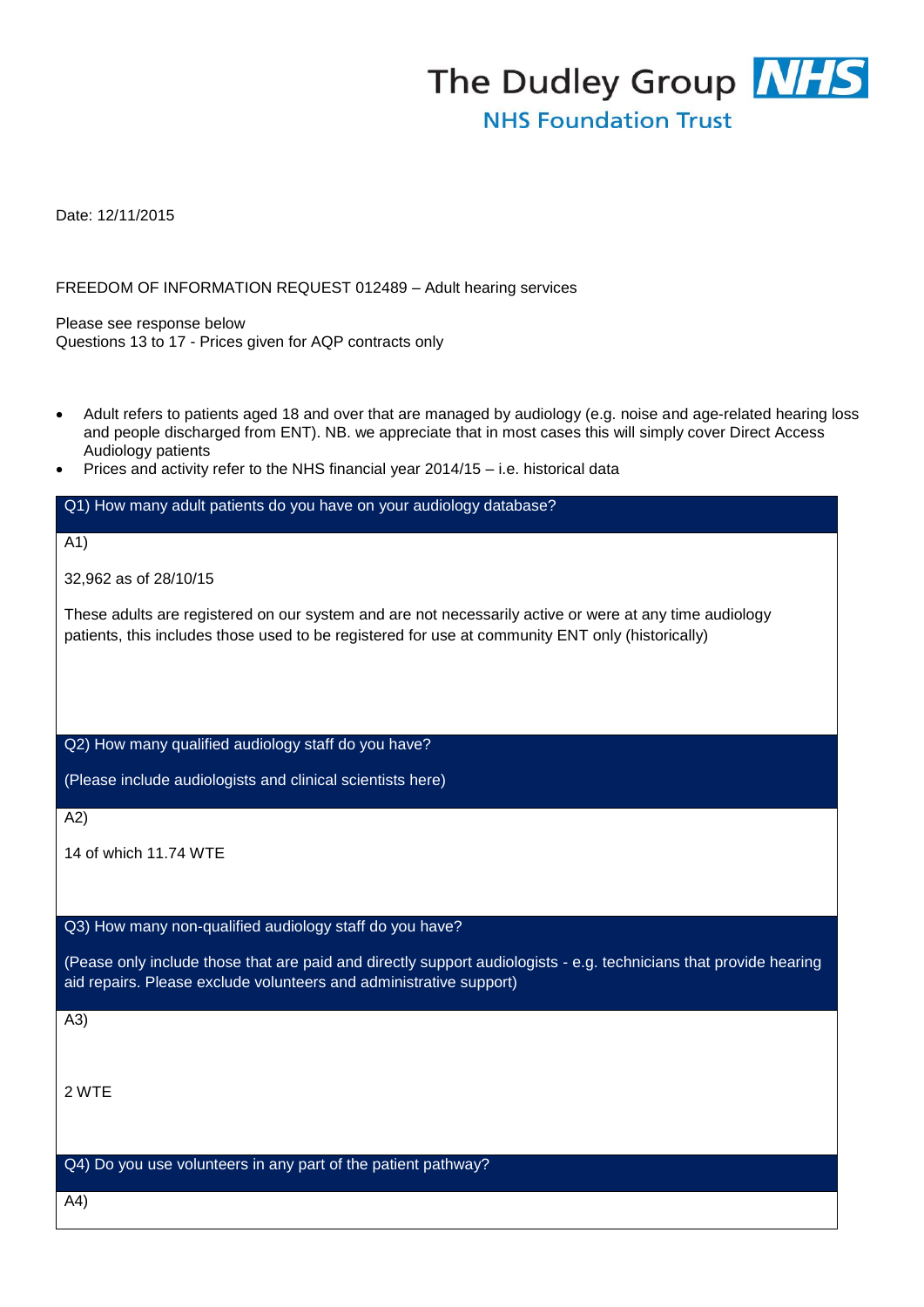| $\Box$ Yes (please explain how $-$ e.g. aftercare provided by a charity:<br>$\boxtimes$ No                                                                                                                    |
|---------------------------------------------------------------------------------------------------------------------------------------------------------------------------------------------------------------|
| Q5) What % of patients that are referred to you for a hearing assessment are referred from ENT and what %<br>are referred directly from their GP?                                                             |
| (A5)                                                                                                                                                                                                          |
| 6.31<br>% referred from ENT                                                                                                                                                                                   |
| 93.69<br>% referred from GP                                                                                                                                                                                   |
| Q6) What % of adults that you assess do you refer on to ENT (e.g. because of pathology or for a second<br>opinion) and what % do you refer back to the GP without fitting hearing aids (e.g. because of wax)? |
| A6)                                                                                                                                                                                                           |
| % you refer to ENT - as a department we do not refer adults direct to ENT<br>0                                                                                                                                |
| Information not held - % you refer back to GP without fitting hearing aids                                                                                                                                    |
| Q7) How many adult hearing assessments did you do in 2014/15?                                                                                                                                                 |
| A7)                                                                                                                                                                                                           |
| 2178                                                                                                                                                                                                          |
| Q8 How many adults did you fit with hearing aids in 2014/15? And how many were new patients?                                                                                                                  |
| (A8)                                                                                                                                                                                                          |
| Number of adults fitted with hearing aids 1334                                                                                                                                                                |
| Number of these that were new patients - Not able to identify as not recorded                                                                                                                                 |
| Q9) What is your bilateral fitting rate?                                                                                                                                                                      |
| A9)                                                                                                                                                                                                           |
| 50.18% adults fitted with two hearing aids                                                                                                                                                                    |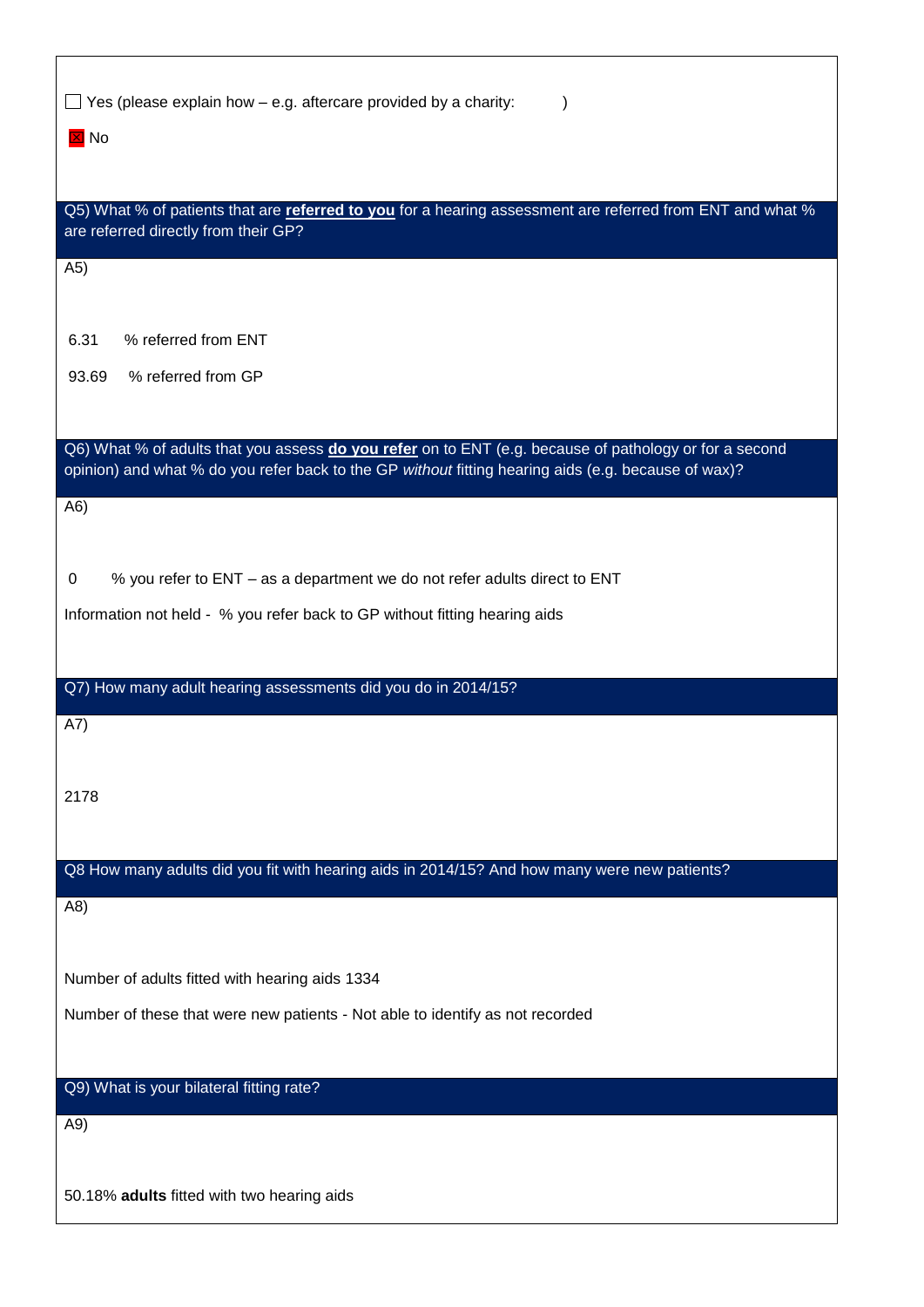| Q10) Are you providing adult hearing services to NHS commissioner(s) under Any Qualified Provider (AQP)?                                                                                                                                          |
|---------------------------------------------------------------------------------------------------------------------------------------------------------------------------------------------------------------------------------------------------|
| A10)                                                                                                                                                                                                                                              |
|                                                                                                                                                                                                                                                   |
| Provide adult services under AQP                                                                                                                                                                                                                  |
|                                                                                                                                                                                                                                                   |
| (if yes, please list all CCGs that you provided this service to in 2014/15 below)<br>Yes                                                                                                                                                          |
| $\Box$ No (if no, please skip to Q13)                                                                                                                                                                                                             |
|                                                                                                                                                                                                                                                   |
| List all CCGs: Dudley CCG, Birmingham Crosscity CCG, Birmingham South and Central CCG, Sandwell and West<br>Birmingham CCG, Walsall CCG, Wolverhampton CCG, South East Staffs and Seisdon Peninsular CCG, South Worcester<br>CCG, Wyre Forest CCG |
|                                                                                                                                                                                                                                                   |
| Q11) In the financial year 2014/15 did you hold any other contract, with any of the CCGs listed in answer to                                                                                                                                      |
| question 10, to provide services to the same group of patients as your AQP contract?                                                                                                                                                              |
|                                                                                                                                                                                                                                                   |
| (e.g. did you hold a block contract at the same time as a AQP contract for adults with age-related hearing loss)                                                                                                                                  |
| A11)                                                                                                                                                                                                                                              |
|                                                                                                                                                                                                                                                   |
| (if yes, please list all the CCGs where this was the case below)<br>Yes                                                                                                                                                                           |
| No (if no, please skip to Q13)                                                                                                                                                                                                                    |
|                                                                                                                                                                                                                                                   |
| <b>List all CCGs:</b>                                                                                                                                                                                                                             |
| As per question 10                                                                                                                                                                                                                                |
|                                                                                                                                                                                                                                                   |
|                                                                                                                                                                                                                                                   |
| Q12) As of July 2015 do you still hold any of the contracts listed in answer 11?                                                                                                                                                                  |
| A12)                                                                                                                                                                                                                                              |
|                                                                                                                                                                                                                                                   |
| Yes (if yes, please list all CCGs below)                                                                                                                                                                                                          |
| No (please skip to Q13)                                                                                                                                                                                                                           |
|                                                                                                                                                                                                                                                   |
| <b>List all CCGs:</b>                                                                                                                                                                                                                             |
|                                                                                                                                                                                                                                                   |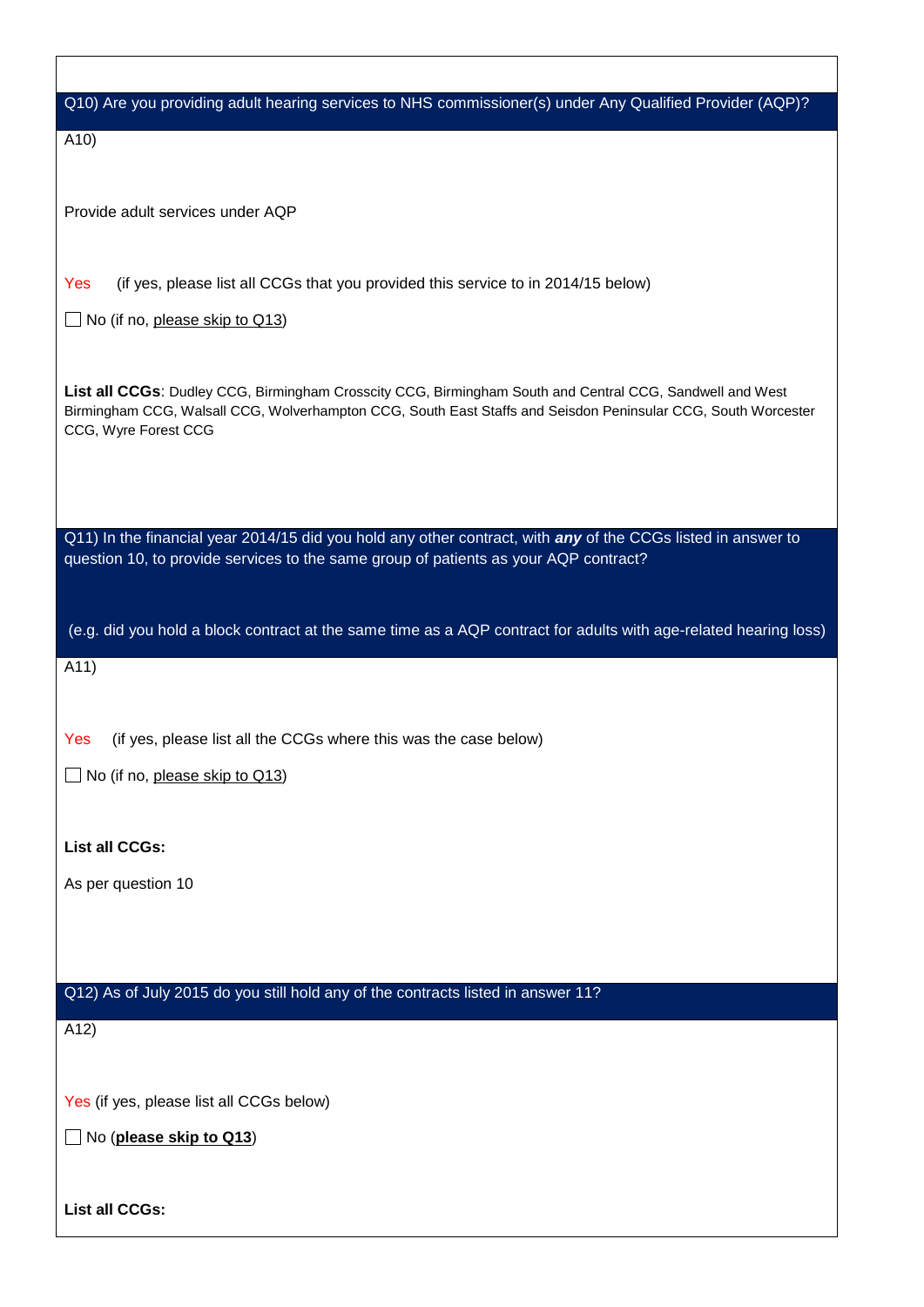| As per question 10                                                                               |
|--------------------------------------------------------------------------------------------------|
|                                                                                                  |
|                                                                                                  |
| Q13) In the year 2014/15, under what type(s) of contract did you provide adult hearing services? |
| A13) Please note: Questions 13 to 17 - Prices are given for AQP contracts only                   |
|                                                                                                  |
| Please tick ALL that apply                                                                       |
|                                                                                                  |
| <b>Block Contract</b>                                                                            |
| Non-mandated national tariff/Payment by Results                                                  |
| <b>AQP</b> tariff                                                                                |
| Cost per case                                                                                    |
| Other - (Local tariff)                                                                           |
|                                                                                                  |
| Q14) In 2014/15 what did you charge your CCG(s) for an adult hearing assessment?                 |
| A14)                                                                                             |
|                                                                                                  |
| PLEASE COMPLETE FOR YOUR MAIN CCG                                                                |
|                                                                                                  |
| Main CCG name here: Dudley CCG                                                                   |
|                                                                                                  |
| £49 for AQP assessments (excluding market forces factor)                                         |
| £N/A (inclusive of any local adjustment. If no adjustment insert N/A)                            |
|                                                                                                  |
| PLEASE ALSO COMPLETE THE FOLLOWING SECTION IF YOU CHARGE DIFFERENT RATES TO                      |
| DIFFERENT CCGs. OTHERWISE GO TO NEXT QUESTION                                                    |
|                                                                                                  |
| Name of CCG is                                                                                   |
|                                                                                                  |
| (excluding market forces factor)<br>£                                                            |
| £<br>(inclusive of any local adjustment. If no adjustment insert N/A)                            |
|                                                                                                  |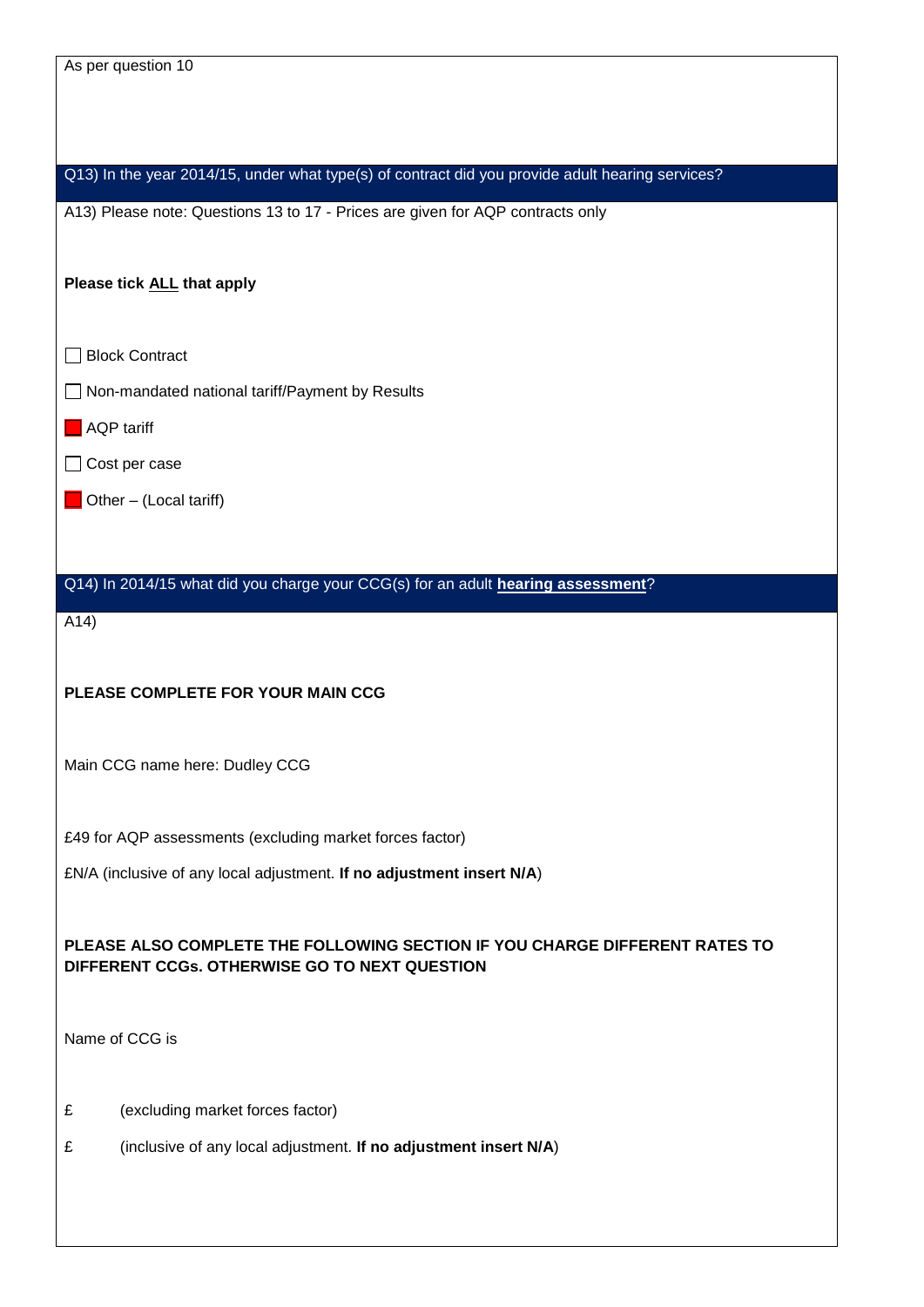£ (excluding market forces factor)

£ (inclusive of any local adjustment. **If no adjustment insert N/A**)

Name of CCG is

- £ (excluding market forces factor)
- £ (inclusive of any local adjustment. **If no adjustment insert N/A**)

(please continue on separate piece of paper if necessary)

Q15) In 2014/15 what did you charge your CCG(s) **for fitting one hearing aid**? (**Please include hearing assessment, fit and hearing aid for an adult patient)**

A15)

**PLEASE COMPLETE FOR YOUR MAIN CCG**

Main CCG name here: Dudley CCG

£225 price for fitting one hearing aid including assessment (excluding market forces factor)

£N/A (inclusive of any local adjustment. **If no adjustment insert N/A**)

**PLEASE ALSO COMPLETE THE FOLLOWING SECTION IF YOU CHARGE DIFFERENT RATES TO DIFFERENT CCGs. OTHERWISE GO TO NEXT QUESTION** 

Name of CCG is

- £ (excluding market forces factor)
- £ (inclusive of any local adjustment. **If no adjustment insert N/A**)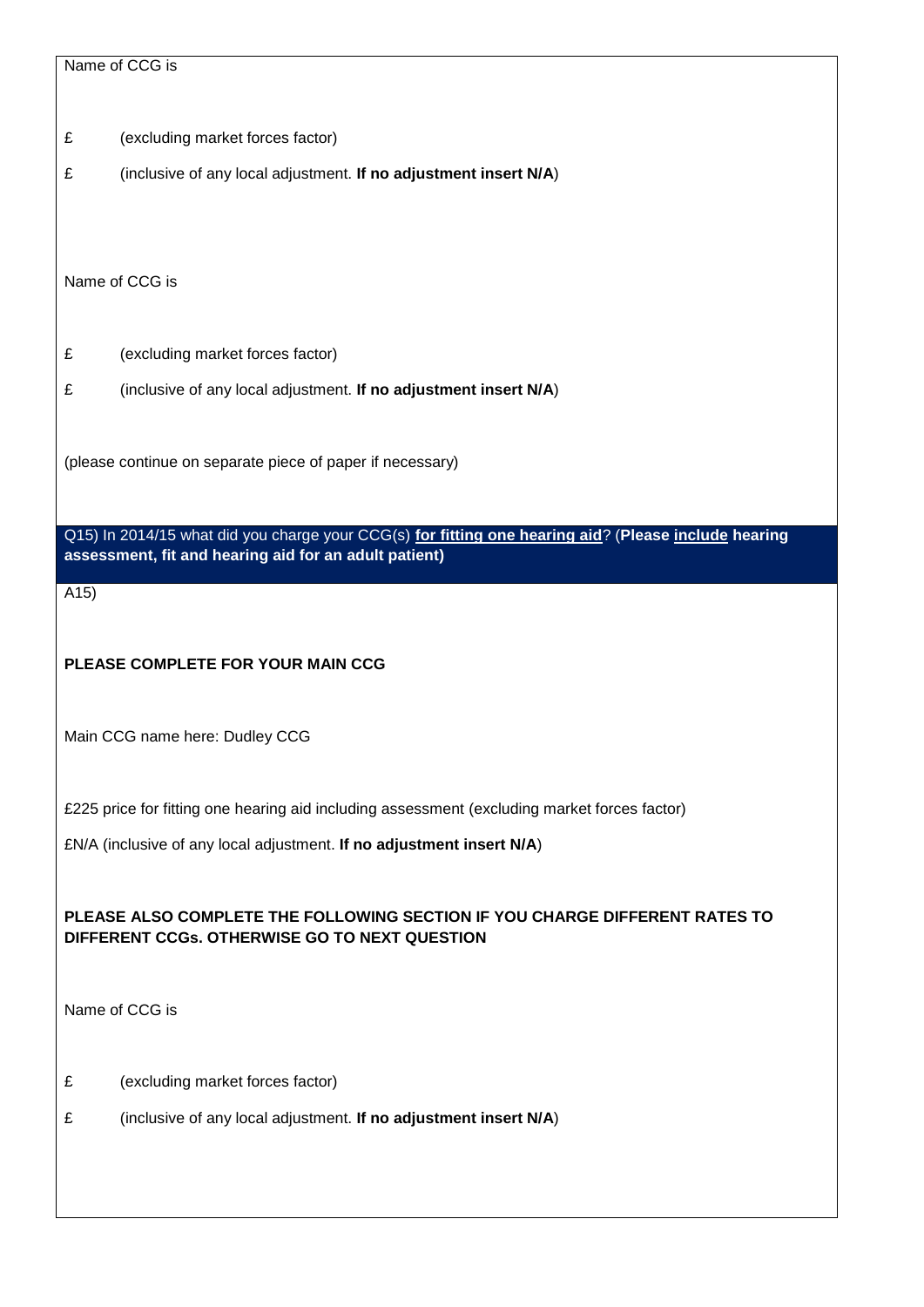|     | Name of CCG is                                                                                        |
|-----|-------------------------------------------------------------------------------------------------------|
|     |                                                                                                       |
| £   | (excluding market forces factor)                                                                      |
| £   | (inclusive of any local adjustment. If no adjustment insert N/A)                                      |
|     |                                                                                                       |
|     |                                                                                                       |
|     | Name of CCG is                                                                                        |
|     |                                                                                                       |
|     |                                                                                                       |
| £   | (excluding market forces factor)                                                                      |
| £   | (inclusive of any local adjustment. If no adjustment insert N/A)                                      |
|     |                                                                                                       |
|     | (please continue on separate piece of paper if necessary)                                             |
|     |                                                                                                       |
|     | Q16) In 2014/15 what did you charge your CCG(s) for fitting two hearing aids? (please include hearing |
|     | assessment, fit and two hearing aids for an adult patient)                                            |
| A16 |                                                                                                       |
|     |                                                                                                       |
|     | PLEASE COMPLETE FOR YOUR MAIN CCG                                                                     |
|     |                                                                                                       |
|     | Main CCG name here: Dudley CCG                                                                        |
|     |                                                                                                       |
|     |                                                                                                       |
|     | £319 for fitting 2 hearing aids plus assessment (excluding market forces factor)                      |
|     | £N/A (inclusive of any local adjustment. If no adjustment insert N/A)                                 |
|     |                                                                                                       |
|     | PLEASE ALSO COMPLETE THE FOLLOWING SECTION IF YOU CHARGE DIFFERENT RATES TO                           |
|     | DIFFERENT CCGs. OTHERWISE GO TO NEXT QUESTION                                                         |
|     |                                                                                                       |
|     | Name of CCG is                                                                                        |
|     |                                                                                                       |
| £   | (excluding market forces factor)                                                                      |
| £   | (inclusive of any local adjustment. If no adjustment insert N/A)                                      |
|     |                                                                                                       |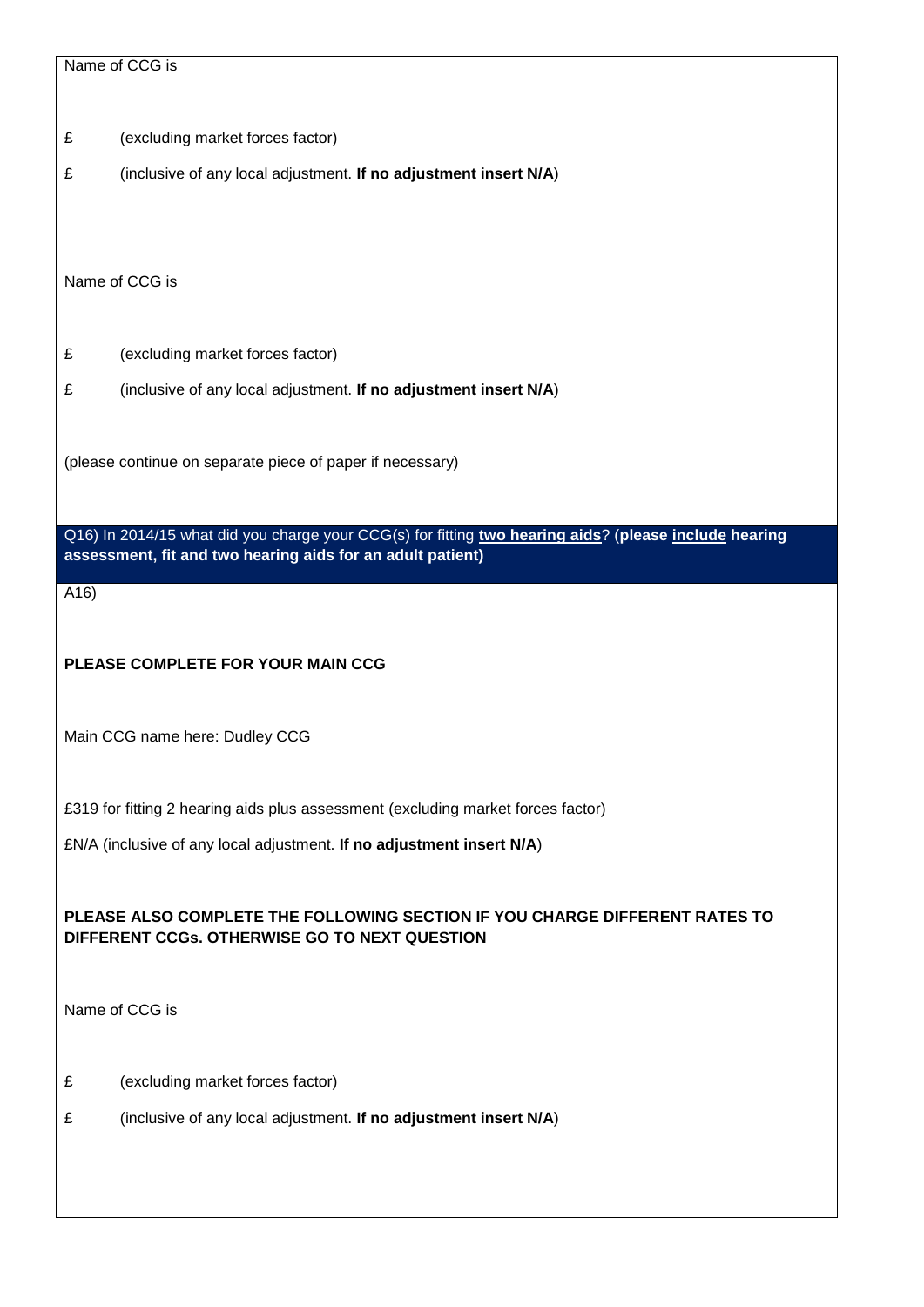Name of CCG is

£ (excluding market forces factor)

£ (inclusive of any local adjustment. **If no adjustment insert N/A**)

(please continue on separate piece of paper if necessary)

# Q17) What do you charge your CCG for one **follow-up appointment for an adult patient**?

A17)

# **PLEASE COMPLETE FOR YOUR MAIN CCG**

Main CCG name here: Dudley CCG

£23 (excluding market forces factor)

£N/A (inclusive of any local adjustment. **If no adjustment insert N/A**)

# **PLEASE ALSO COMPLETE THE FOLLOWING SECTION IF YOU CHARGE DIFFERENT RATES TO DIFFERENT CCGs. OTHERWISE GO TO NEXT QUESTION**

Name of CCG is

- £ (excluding market forces factor)
- £ (inclusive of any local adjustment. **If no adjustment insert N/A**)

Name of CCG is

- £ (excluding market forces factor)
- £ (inclusive of any local adjustment. **If no adjustment insert N/A**)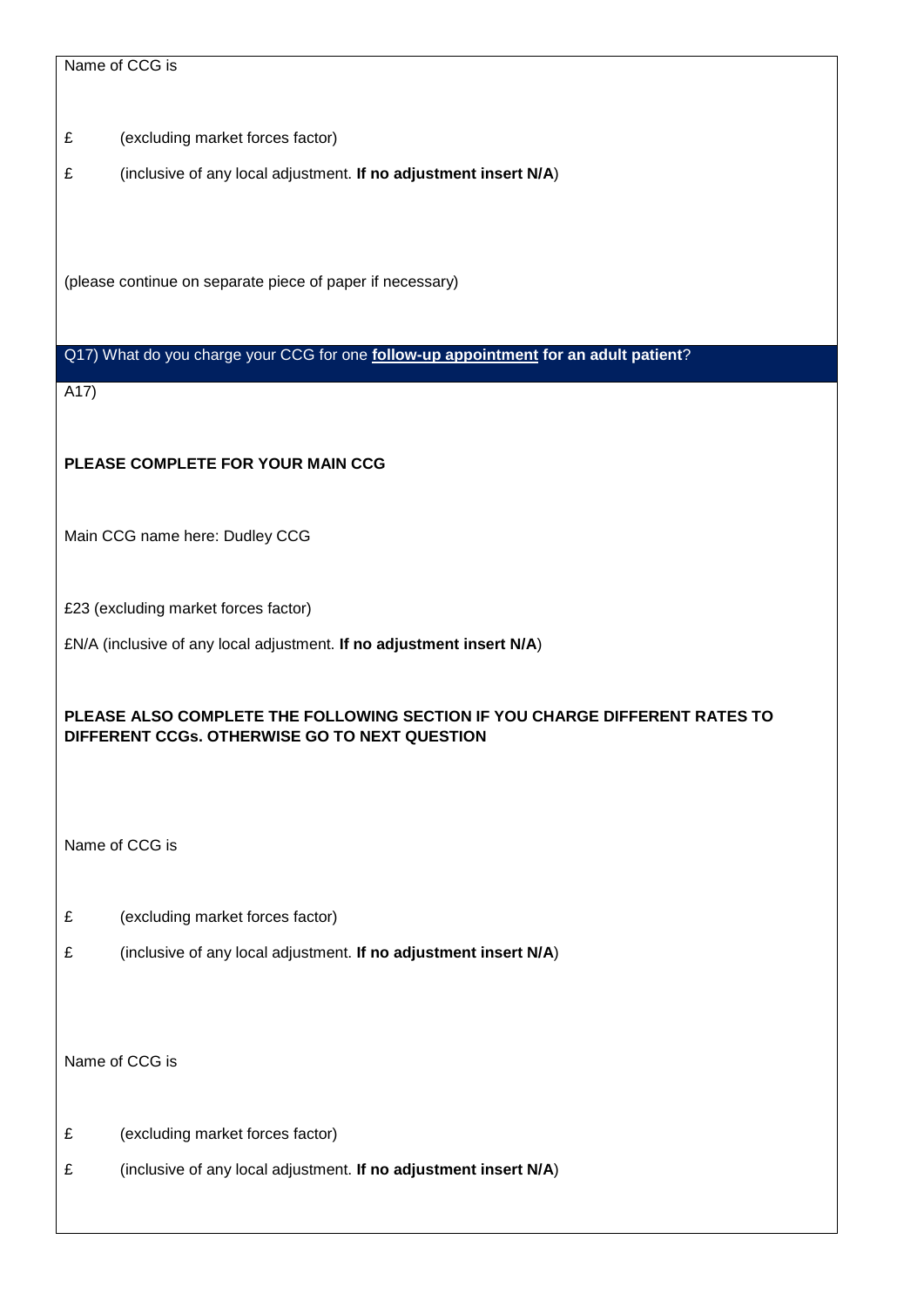| (please continue on separate piece of paper if necessary) |  |
|-----------------------------------------------------------|--|
|-----------------------------------------------------------|--|

#### Q18) What do you charge your CCG for aftercare visits?

(Please state how much you charge and how often. E.g. if you charge for each time a patient visits, please select "each visit", if you charge a flat fee per year please select "each year").

A18)

#### **PLEASE COMPLETE FOR YOUR MAIN CCG**

Main CCG name here: Dudley CCG

£23 (excluding market forces factor)

£N/A (inclusive of any local adjustment. **If no adjustment insert N/A**)

**How often did you make this charge**?

 $\Box$  Charged this fee for each aftercare

Charged this fee once per year regardless how often the patient attended

 $\Box$  Charged this fee once every three years regardless how often the patient attended

 $\Box$  Other (if ticked please specify here: )

### **PLEASE ALSO COMPLETE THE FOLLOWING SECTION IF YOU CHARGE DIFFERENT RATES TO DIFFERENT CCGs. OTHERWISE GO TO NEXT QUESTION**

Name of CCG is

- £ (excluding market forces factor)
- £ (inclusive of any local adjustment. **If no adjustment insert N/A**)

**How often did you make this charge**?